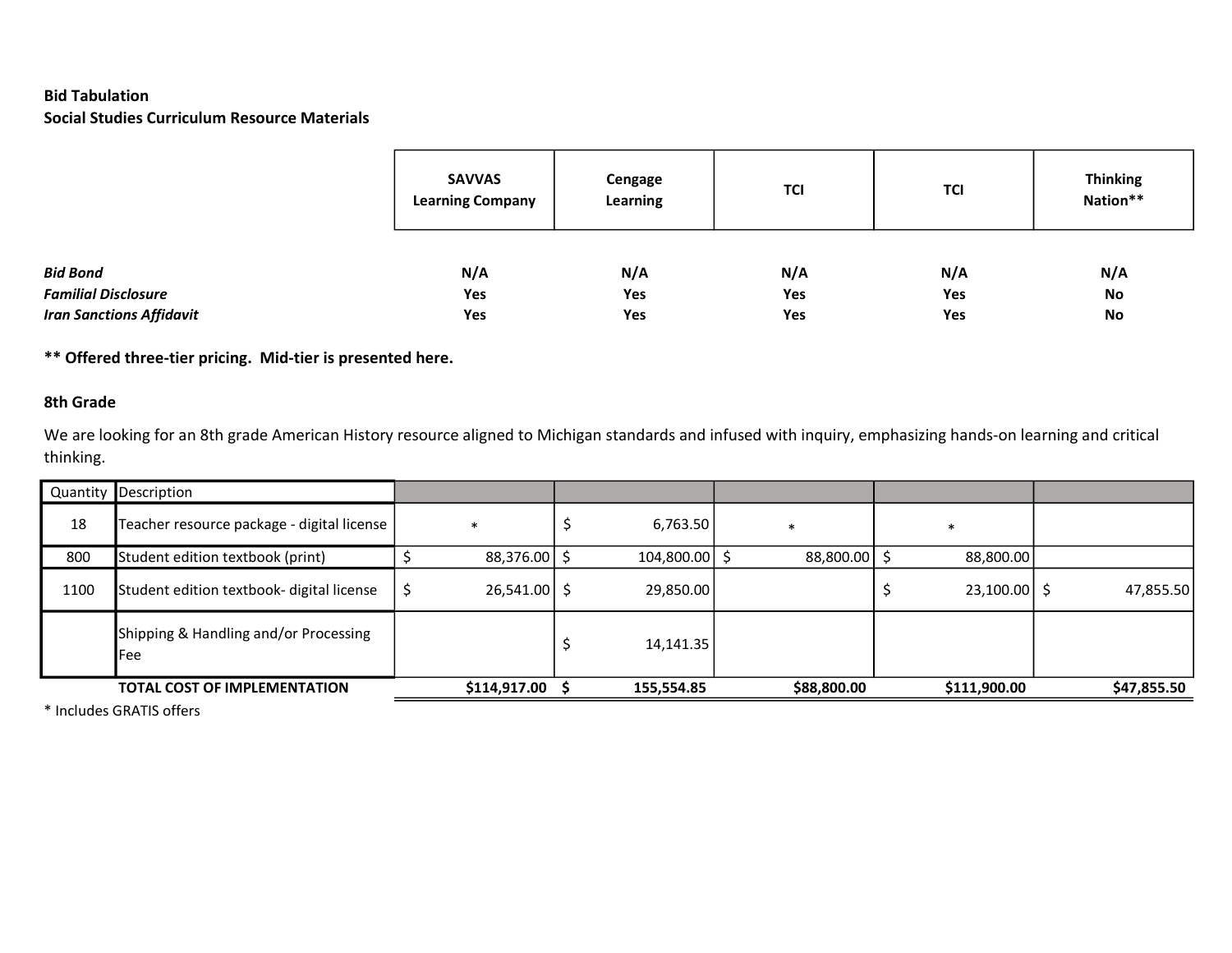| <b>SAVVAS</b><br><b>Learning Company</b> | Cengage<br>Learning | TCI | TCI | <b>Thinking</b><br><b>Nation</b> |
|------------------------------------------|---------------------|-----|-----|----------------------------------|
|                                          |                     |     |     |                                  |

# 9th Grade

We are looking for a 9th grade American History resource aligned to Michigan standards and infused with inquiry, emphasizing hands-on learning and critical thinking.

|      | Quantity Description                         |                |                |                |                |             |
|------|----------------------------------------------|----------------|----------------|----------------|----------------|-------------|
| 25   | Teacher resource package - digital license   |                | 9,393.75       | $\ast$         | $\ast$         |             |
| 720  | Student edition textbook (print)             | 85,680.00      | 100,440.00     | 84,240.00      | 84,240.00      |             |
| 1100 | Student edition textbook- digital license    | $38,380.00$ \$ | $41,040.00$ \$ | $84,660.00$ \$ | $84,660.00$ \$ | 47,855.50   |
|      | Shipping & Handling and/or Processing<br>Fee |                | 15,087.38      |                |                |             |
|      | <b>TOTAL COST OF IMPLEMENTATION</b>          | \$124,060.00   | 165,961.13     | \$168,900.00   | \$168,900.00   | \$47,855.50 |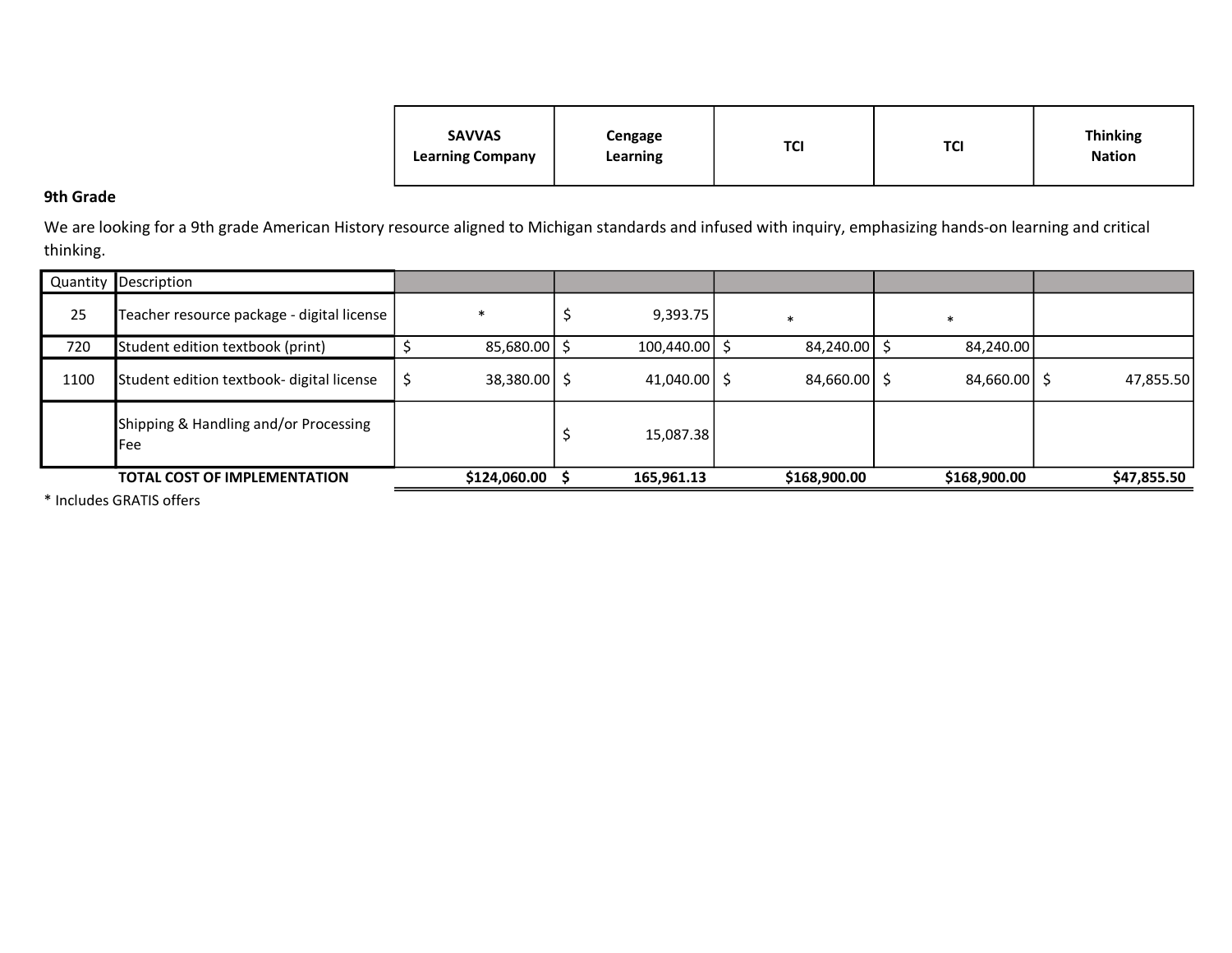| <b>SAVVAS</b><br><b>Learning Company</b> | Cengage<br>Learning | TCI | TCI | <b>Thinking</b><br><b>Nation</b> |
|------------------------------------------|---------------------|-----|-----|----------------------------------|
|                                          |                     |     |     |                                  |

### 10th Grade

We are looking for a 10th Grade World History and Geography resource aligned to Michigan standards and infused with inquiry, emphasizing hands-on learning and critical thinking.

|      | Quantity Description                         |                      |            |             |             |             |
|------|----------------------------------------------|----------------------|------------|-------------|-------------|-------------|
| 25   | Teacher resource package - digital license   | $\ast$               | 9,112.50   |             |             |             |
| 720  | Student edition textbook (print)             | 85,680.00            | 98,100.00  | 84,240.00   | 84,240.00   |             |
| 1100 | Student edition textbook- digital license    | \$<br>$38,380.00$ \$ | 39,805.00  |             |             | 47,855.50   |
|      | Shipping & Handling and/or Processing<br>Fee |                      | 14,701.75  |             |             |             |
|      | <b>TOTAL COST OF IMPLEMENTATION</b>          | \$124,060.00         | 161,719.25 | \$84,240.00 | \$84,240.00 | \$47,855.50 |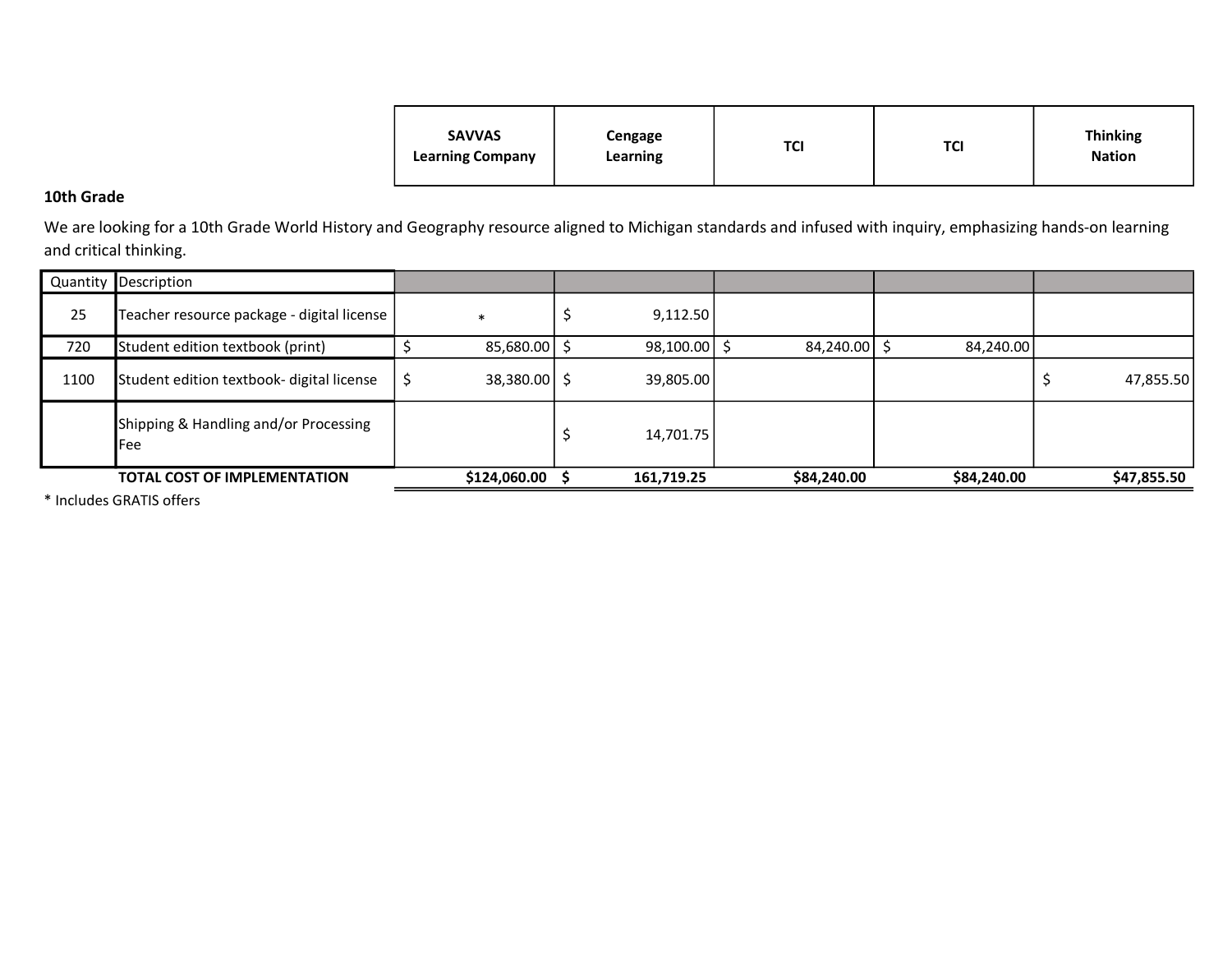| <b>SAVVAS</b><br><b>Learning Company</b> | Cengage<br>Learning | TCI | TCI | <b>Thinking</b><br><b>Nation</b> |
|------------------------------------------|---------------------|-----|-----|----------------------------------|
|                                          |                     |     |     |                                  |

#### Economics

We are looking for an Economics resource aligned to Michigan standards and infused with inquiry, emphasizing hands-on learning and critical thinking.

|     | Quantity Description                         |                |                |              |             |             |
|-----|----------------------------------------------|----------------|----------------|--------------|-------------|-------------|
| 15  | Teacher resource package - digital license   |                |                |              | $\ast$      |             |
| 420 | Student edition textbook (print)             | 52,080.00      | $62,580.00$ \$ | 49,140.00 \$ | 49,140.00   |             |
| 550 | Student edition textbook- digital license    | $13,130.00$ \$ | 15,275.00      |              |             | 23,927.75   |
|     | Shipping & Handling and/or Processing<br>Fee |                | 7,785.50       |              |             |             |
|     | <b>TOTAL COST OF IMPLEMENTATION</b>          | \$65,210.00    | \$85,640.50    | \$49,140.00  | \$49,140.00 | \$23,927.75 |